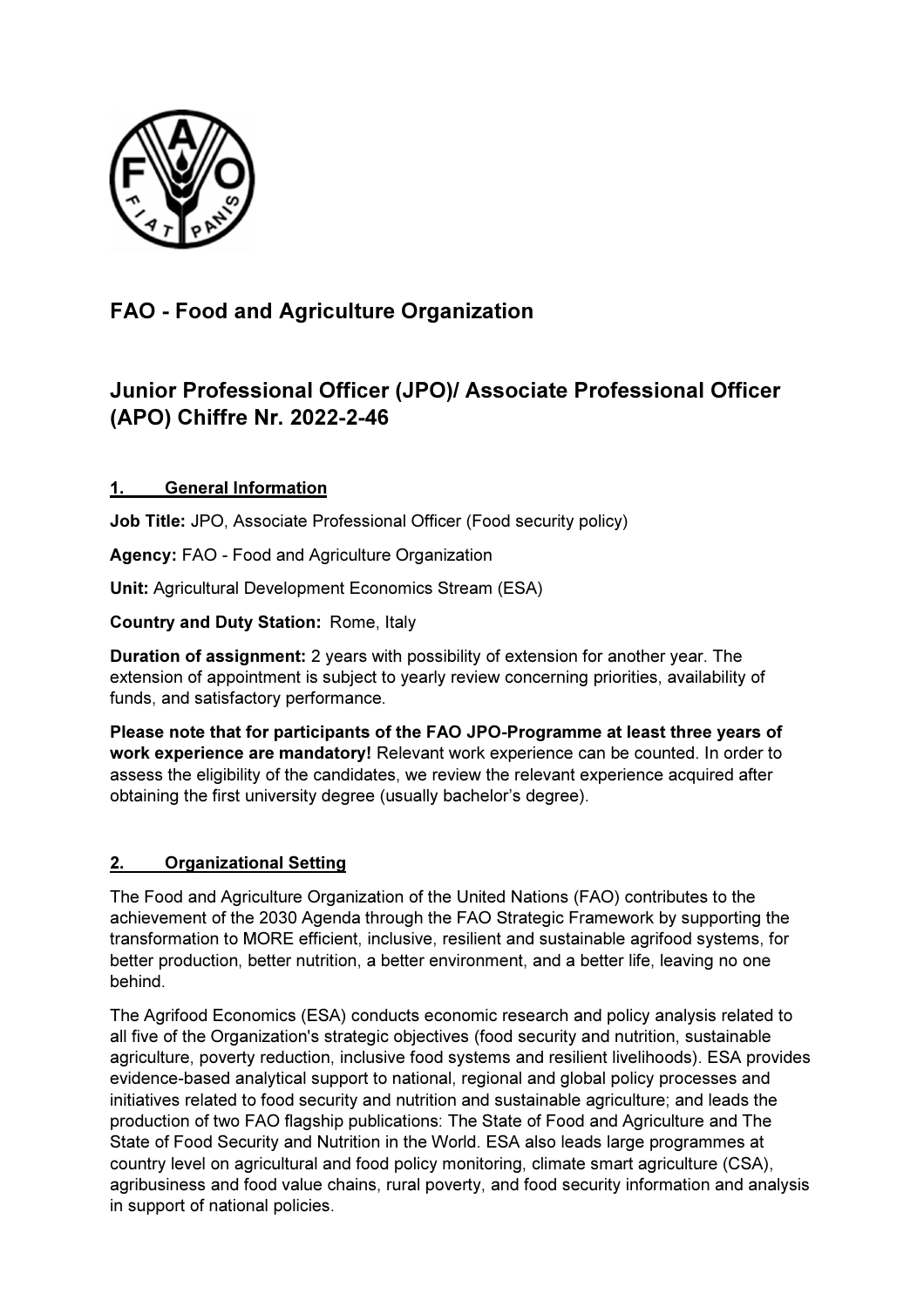The Committee on World Food Security (CFS) constitutes the foremost inclusive international and intergovernmental platform for a broad range of committed stakeholders to work together in a coordinated manner and in support of country-led processes towards the elimination of hunger and ensuring food security and nutrition for all human beings. CFS is supported by a Secretariat that is funded by FAO, IFAD and WFP, and hosted by FAO Agrifood Economics (ESA).

The post is located in the CFS Secretariat (Rome, Italy). The CFS Secretariat provides technical support to the Committee, its Bureau and Advisory Group and its working groups. This includes collection, analysis and presentation of information in support of the global food security policy agenda, facilitating and contributing to the implementation of CFS workstreams, developing documents and preparations for CFS sessions and meetings, and strengthening linkages with CFS stakeholders, as well as the organisation and backstopping of policy convergence processes. CFS implements, as part of its Multi-year Plan of Work (2020- 2023), three parallel main areas of work: a. Policy convergence (on food security and nutrition topics); b. support to CFS Bureau, Advisory Group and Plenaries; c. outreach, advocacy and uptake of CFS products. The incumbent of the vacant post will focus on supporting the latter.

The post is located at FAO headquarters in Rome, Italy.

#### Reporting Lines

The Economist reports to the CFS Secretary (D1), but will work closely with other CFS professional staff, and will be responsible for specific policy products to be disseminated, and promoted at global, regional, national, and local levels, consistent with the Secretariat's Communications and Outreach strategies.

#### Technical Focus

Strategic Partnerships, food security/nutrition, and general advocacy.

#### Key Results

Collection, analysis and review of information, data and statistics, and project/meeting services to support programme products, projects, publications, and services.

#### 3. Key Functions

- Collects, reviews/cross checks and/or analyzes relevant agricultural, economic, trade, market, social, environmental, nutrition/food composition and/or gender related data, statistics and information to support delivery of programme projects, products, publications and services;
- Undertakes analysis, provides technical input for plans and reports and edits/revises technical documents and/or publications;
- Participates in the development of improved tools and methodologies;
- Updates databases and web pages;
- Participates on multi-disciplinary project/work teams;
- Participates in the development of training materials and the organization of workshops/seminars etc.;
- Participates in the organization, conduct and follow-up of meetings, consultations and conferences, the development/production of required materials and the provision of information and assistance to partners.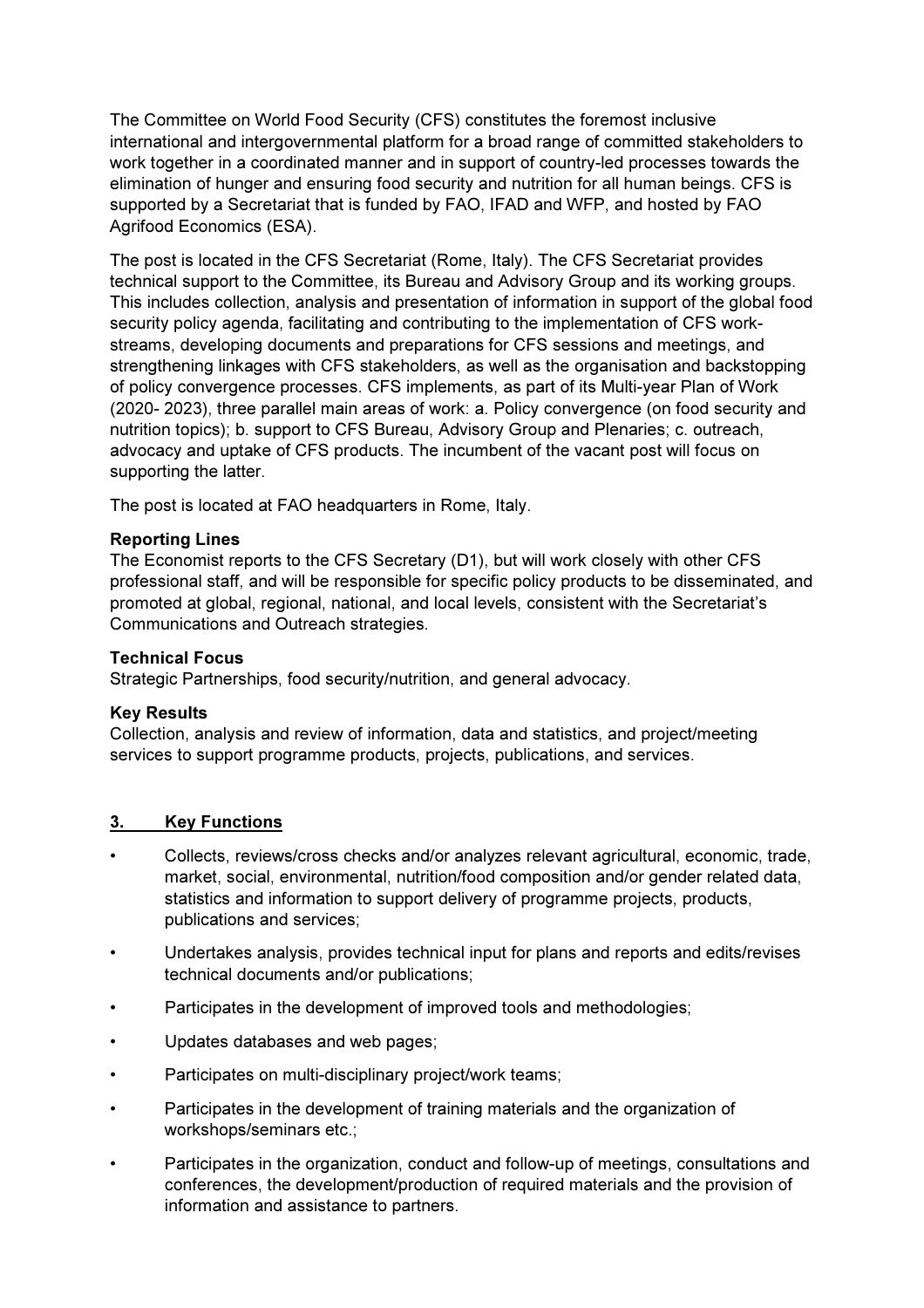### 4. Specific Functions

- Contributes to the implementation of a strategy intended to promote the dissemination, uptake, use and application of CFS's flagship policy products at all levels;
- Contributes to outreach and the production of tailored advocacy products to foster the dissemination, adoption and adaptation of CFS's two newest policy products: the Voluntary Guidelines on Food Systems and Nutrition (VGFSN) and Policy Recommendations on Agroecological and Other innovative Approaches (PR-AOIA) as well as other recently adopted CFS products;
- Maps relevant key stakeholders and actors for each of these two CFS policy products at global, regional, national and local levels, highlighting overlaps and potential synergies where relevant;
- Collects and maps inputs on use and application of the VGFSN and PR-AOIA, and integrate within CFS's policy product data-base and dashboard, as appropriate;
- Collects, organize, and analyse information related to food security and nutrition, food systems, and/or agroecology and other innovative approaches, from external sources and databases;
- Contributes to analytical briefs, focusing on the interlinkages between food systems and agroecology and other innovative approaches, food security and nutrition, and other periodic reports;
- Supports the Secretariat's resource mobilisation initiatives linked to CFS's major policy products;
- Supports the organisation and backstopping of CFS multi-stakeholder (global, regional or national) webcasts, meetings, workshops, and events (including drafting agendas, background documents, podium scripts, scenarios and invitations, guidelines for panellists, preparatory meetings with speakers, etc.).
- Other duties, as assigned, linked to implementation of the CFS Multi-Year Program of Work (2020-2023), including support to the CFS Secretary for preparation of Bureau and Advisory Group meetings and other projects.

#### 5. Qualifications, Experience and Competencies

#### Minimum Requirements

Master's Degree in food security, agricultural economics, development studies, political sciences or a related field.

Three years of relevant experience in design, implementation, measurement or advocacy of policies or programmes related to food and agricultural issues, or related areas

Working knowledge (proficient – level C) of English and limited knowledge (intermediate – level B) of one of the other official FAO languages (Arabic, Chinese, French, Russian and Spanish).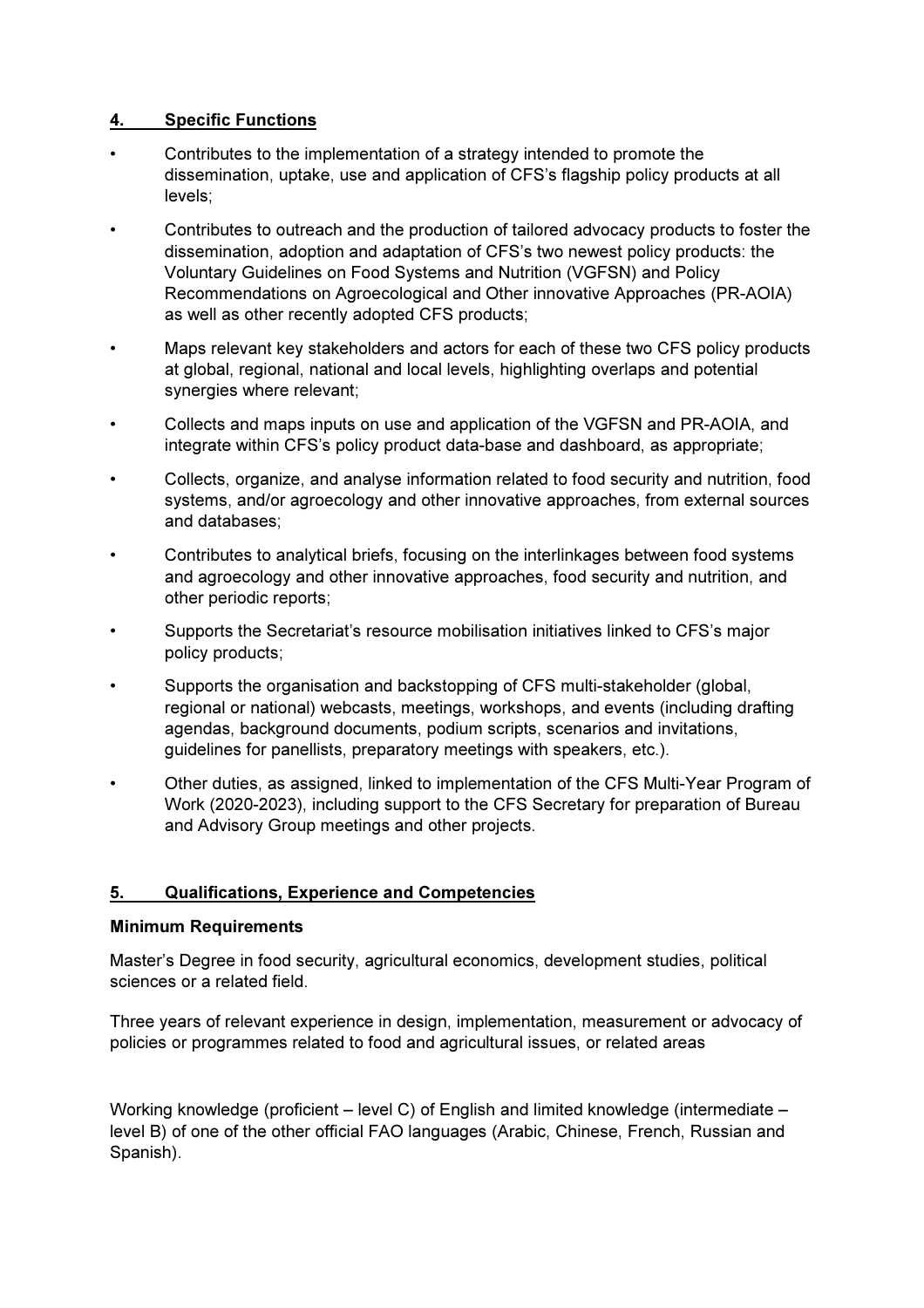### **Competencies**

- Results Focus
- **Teamwork**
- Communication
- Building Effective Relationships
- Knowledge Sharing and Continuous Improvement

#### Technical/Functional Skills

- Work experience in more than one location or area of work, particularly in field positions is desirable;
- Knowledge and experience in conducting qualitative and quantitative analysis, including interlinkages between the two;
- Experience in the preparation, editing and revision of policy briefs and/or documents for various audiences;
- Experience in organizing meetings and workshops with a wide range of stakeholders;
- Experience in formulating and implementing operational strategies for advocacy;
- Client-oriented, and capable of consistently meeting deadlines;
- Demonstrate strong organisational skills, autonomy and initiative;
- Competence with respect to being an effective team player;
- Excellent writing skills.

The length of appointment for internal FAO candidates will be established in accordance with applicable policies pertaining to the extension of appointments

- FAO is committed to achieving workforce diversity in terms of gender, nationality, background and culture
- Qualified female applicants, qualified nationals of non-and under-represented Members and person with disabilities are encouraged to apply
- Everyone who works for FAO is required to adhere to the highest standards of integrity and professional conduct, and to uphold FAO's values
- FAO, as a Specialized Agency of the United Nations, has a zero-tolerance policy for conduct that is incompatible with its status, objectives and mandate, including sexual exploitation and abuse, sexual harassment, abuse of authority and discrimination
- All selected candidates will undergo rigorous reference and background checks
- All applications will be treated with the strictest confidentiality
- FAO staff are subject to the authority of the Director-General, who may assign them to any of the activities or offices of the Organization

Please note that all candidates should adhere to FAO Values of Commitment to FAO, Respect for All and Integrity and Transparency.